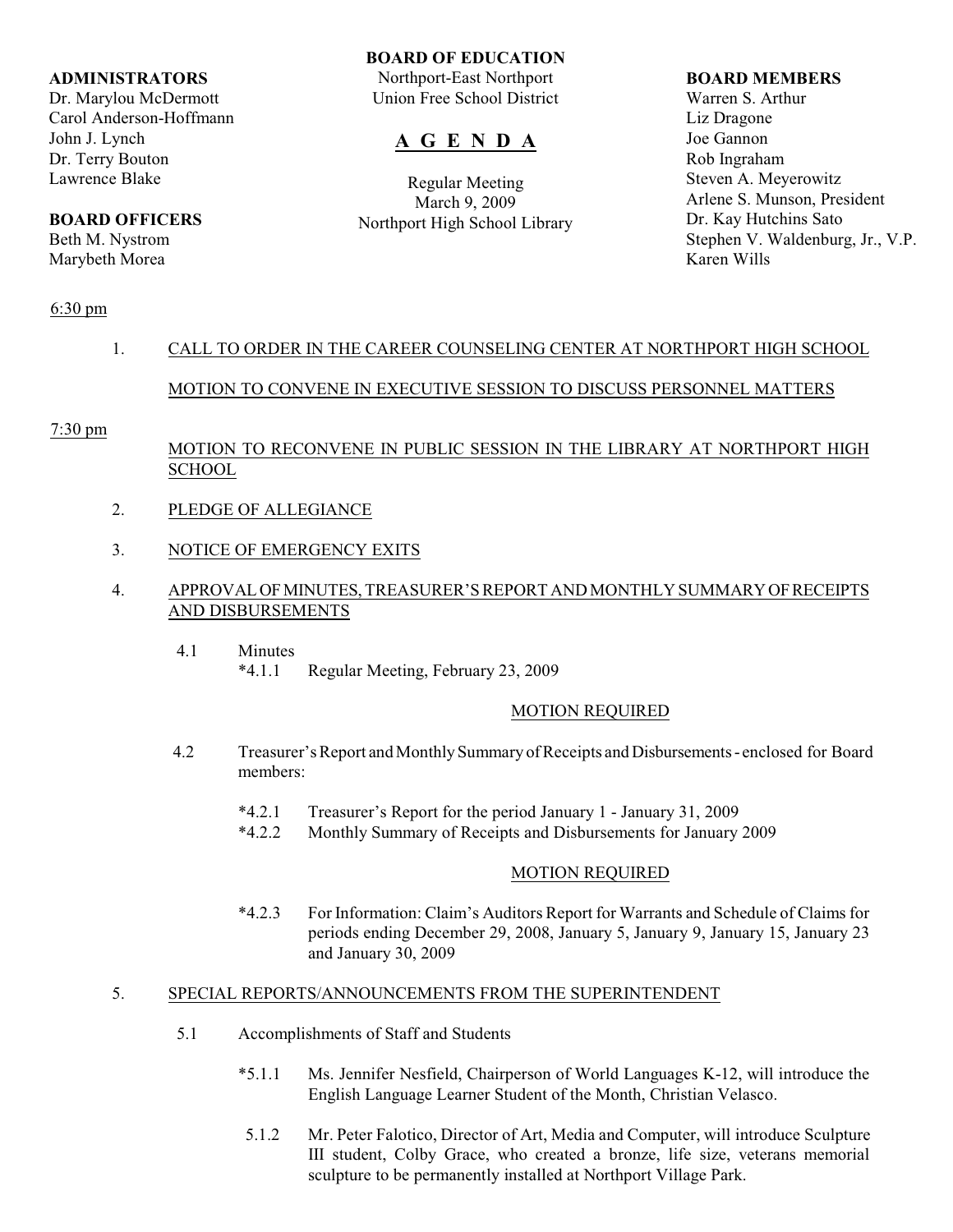- 5.2 For Information: Trustee Dragone will present a brief reportsummarizing the New York State School Boards Association "State Issues Conference" which she attended on March 1-3 in Albany, NY.
- \*5.3 Recommendation to receive the Superintendent's proposed budget for 2009-2010

## MOTION REQUIRED

\*5.4 For Information: Upcoming Meetings

## 6. COMMUNICATIONS

*Please Note: This is the opportunity for persons who had written letters to the Board to speak to the Board regarding the issues raised in their communications. Speakers are asked to keep their comments brief, and to speak for no longer than 5 minutes.*

\*6.1 Letter from Ms. Amy Connor, received March 3, 2009, re: Proposed cut to Investigate Program

## 7. PUBLIC PARTICIPATION

*Please Note: Community members are invited to share their questions, comments, or concerns with the school board. When speaking, citizens should state their name and address for the record and limit their presentation to 5 minutes. Where possible, the board will answer factual questions immediately. A written response may be provided when information is not available. If a response would involve discussion of board policy or decisions which might be of interest to citizens not present at the meeting, the board may place the item on a future meeting agenda*.

### 8. SUPERINTENDENT'S REPORT, GENERAL - FOR BOARD ACTION

8.1 Recommendation to approve the following Personnel Schedules:

| $*8.1.1$ | Schedule A |                          | Certified Staff         |
|----------|------------|--------------------------|-------------------------|
| $*8.1.2$ | Schedule B | <b>Contract Contract</b> | Non-Instructional Staff |
| $*8.1.3$ | Schedule C | $\sim 10^{-10}$          | <b>Salary Transfers</b> |
| $*8.1.4$ | Schedule D | <b>Contract Contract</b> | Extra Pay               |

### MOTION REQUIRED

 \*8.2 Recommendation to authorize the administration to survey the community to determine the extent of need for a school breakfast program for the 2009-2010 school year.

### MOTION REQUIRED

# 9. SUPERINTENDENT'S REPORT, FINANCIAL - FOR BOARD ACTION

- 9.1 Recommendation to approve the following change orders:
	- \*9.1.1 Change Order No. 1, East Northport Middle School, SED No. 58-04-04-03-7-999- 003, increase in the amount of \$9,200.
	- \*9.1.2 Change Order No. 2, Fifth Avenue Elementary School, SED No. 58-04-04-03-7- 999-003, increase in the amount of \$2,300.

### MOTION REQUIRED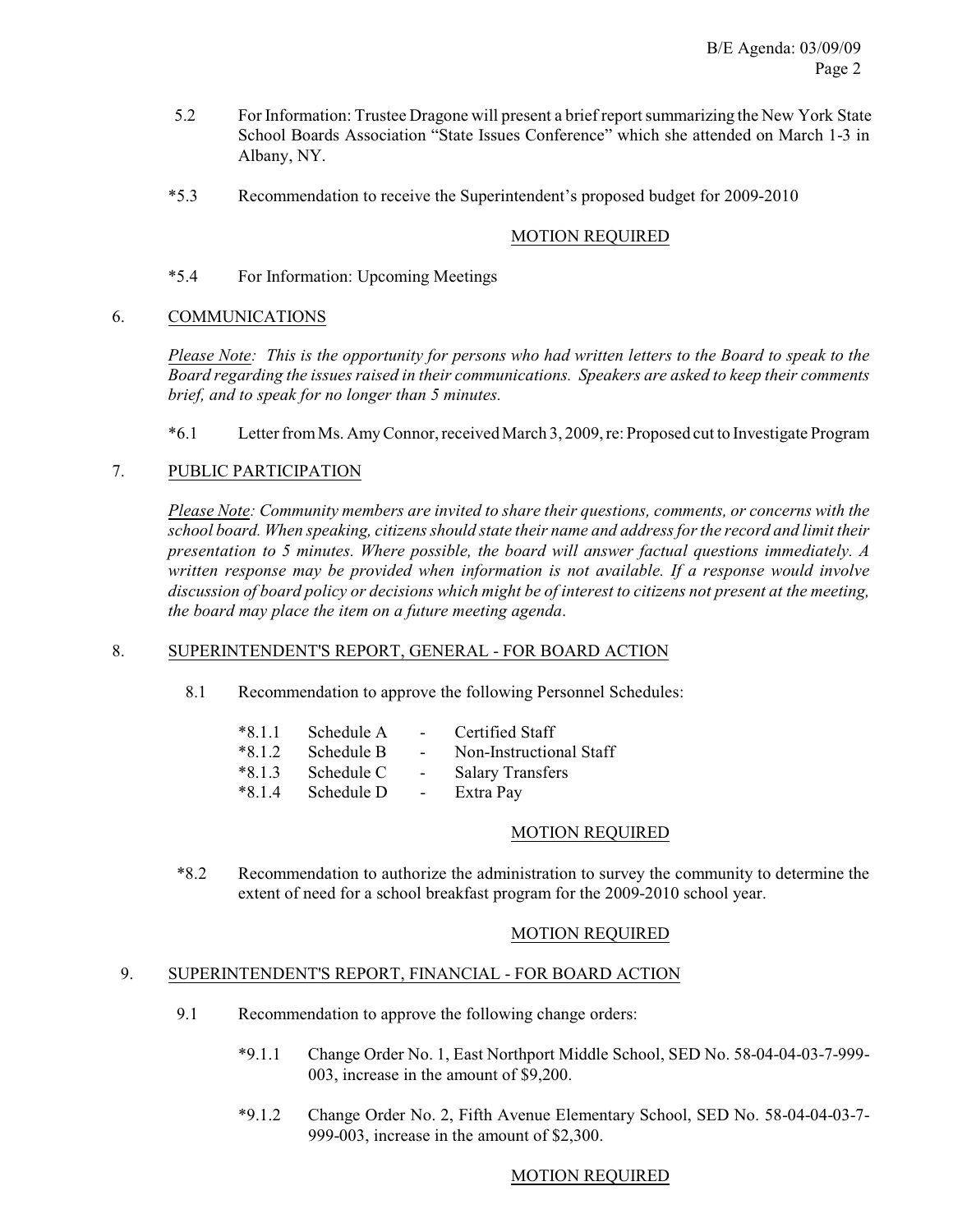- 9.2 Recommendation to authorize the Board President to sign a contract with the following district to provide Health Services for Northport-East Northport students attending school in that district during the 2008-2009 school year:
	- 9.2.1 Jericho Union Free School District, 14 students attending Long Island Lutheran and 2 students attending Solomon Schechter @ \$872.59, totaling \$13,961.44.

### MOTION REQUIRED

\*9.3 Recommendation that the Board approve the attached Special Education Services Contract for the 2008-2009 school year between Northport-East Northport Union Free School District and Half Hollow Hills Central School District - enclosed for Board members.

## MOTION REQUIRED

\*9.4 Recommendation that the Board approve the attached Special Education Services Contract for the 2008-2009 school year between Northport-East Northport Union Free School District and Greenburgh-North Castle Union Free School District - enclosed for Board members.

### MOTION REQUIRED

- 9.5 Recommendation to receive the following donations to the District:
	- \*9.5.1 Thirty pedometers per school from Heart Links Project at Stony Brook University to be used in the physical education classes as well as various clubs and school activities, and one Dance, Dance Revolution game that will be shared amongst the district physical education programs, value estimated to be \$2,890.

### MOTION REQUIRED

- 9.6 Recommendation to authorize the administration to apply for the following ExxonMobil Educational Alliance Grant:
	- \*9.6.1 \$750 which will allow Ocean Avenue Elementary School to enhance their current math and science programs.

### MOTION REQUIRED

\*9.7 Recommendation to approve transfer of general fund appropriations in the 2008-2009 budget.

### MOTION REQUIRED

### 10. SUPERINTENDENT'S REPORT - FOR INFORMATION ONLY

- 10.1 Student Activity Account Reports for January from:
	- \*10.1.1 Northport High School
	- \*10.1.2 East Northport Middle School
	- \*10.1.3 Northport Middle School
- \*10.2 Schedule H Use of Facilities
- \*10.3 School Facility Report Cards
- \*10.4 Schedule I Home Instruction